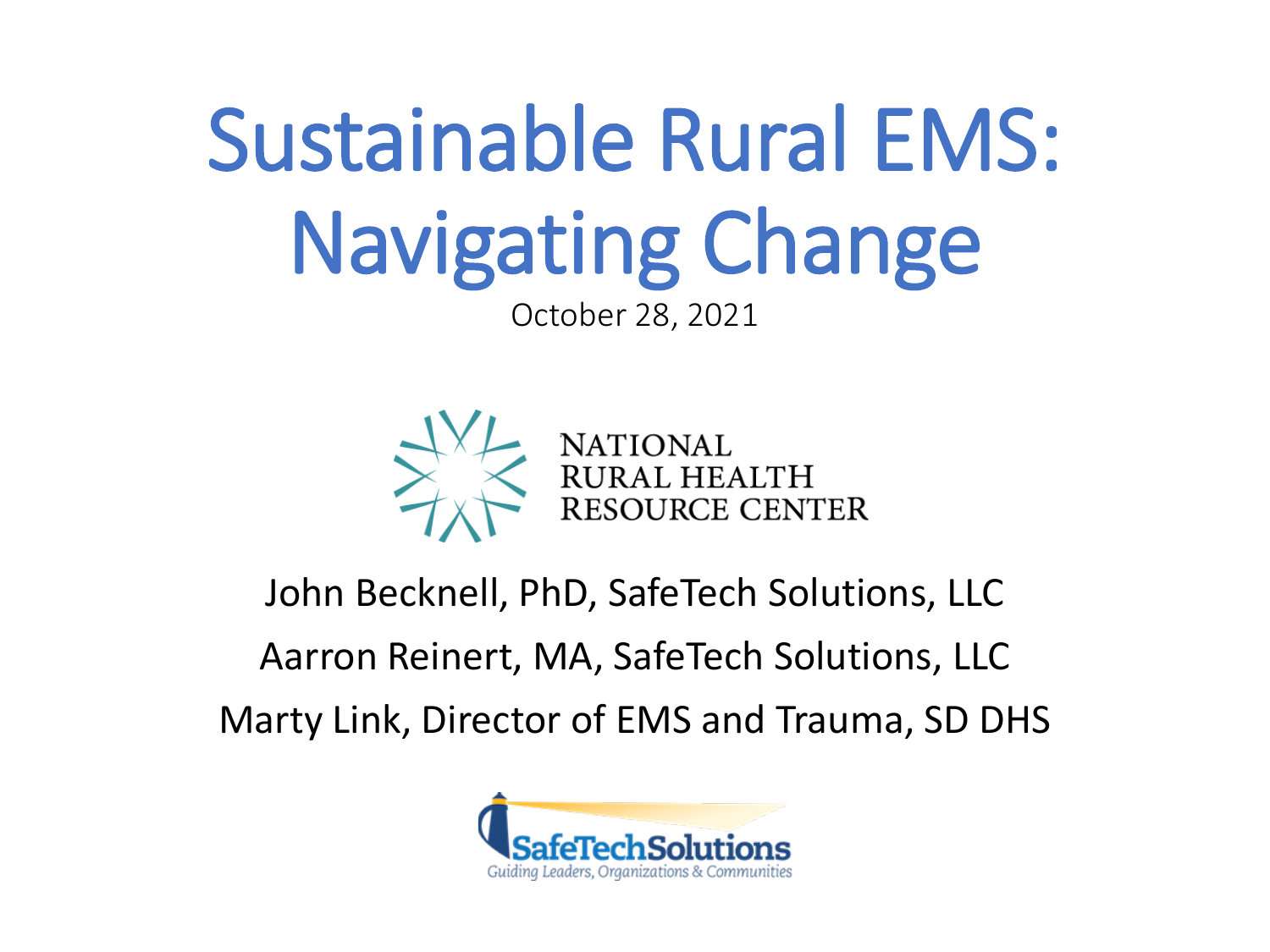### **Sustainable Rural EMS: Navigating Change**

#### An Introduction and Guide

September 2021



525 South Lake Avenue, Suite 320 Duluth, Minnesota 55802 (218) 727-9390 | info@ruralcenter.org | www.ruralcenter.org

This project is/was supported by the Health Resources and Services Administration (HRSA) of the U.S. Department of Health and Human Services (HHS) under grant number UB1RH24206, Information Services to Rural Hospital Flexibility Program Grantees, \$1,009,120 (0% financed with nongovernmental sources). This information or content and conclusions are those of the author and should not be construed as the official position or policy of, nor should any endorsements be inferred by HRSA, HHS or the U.S. Government.

Sustainable Rural EMS: Navigating Change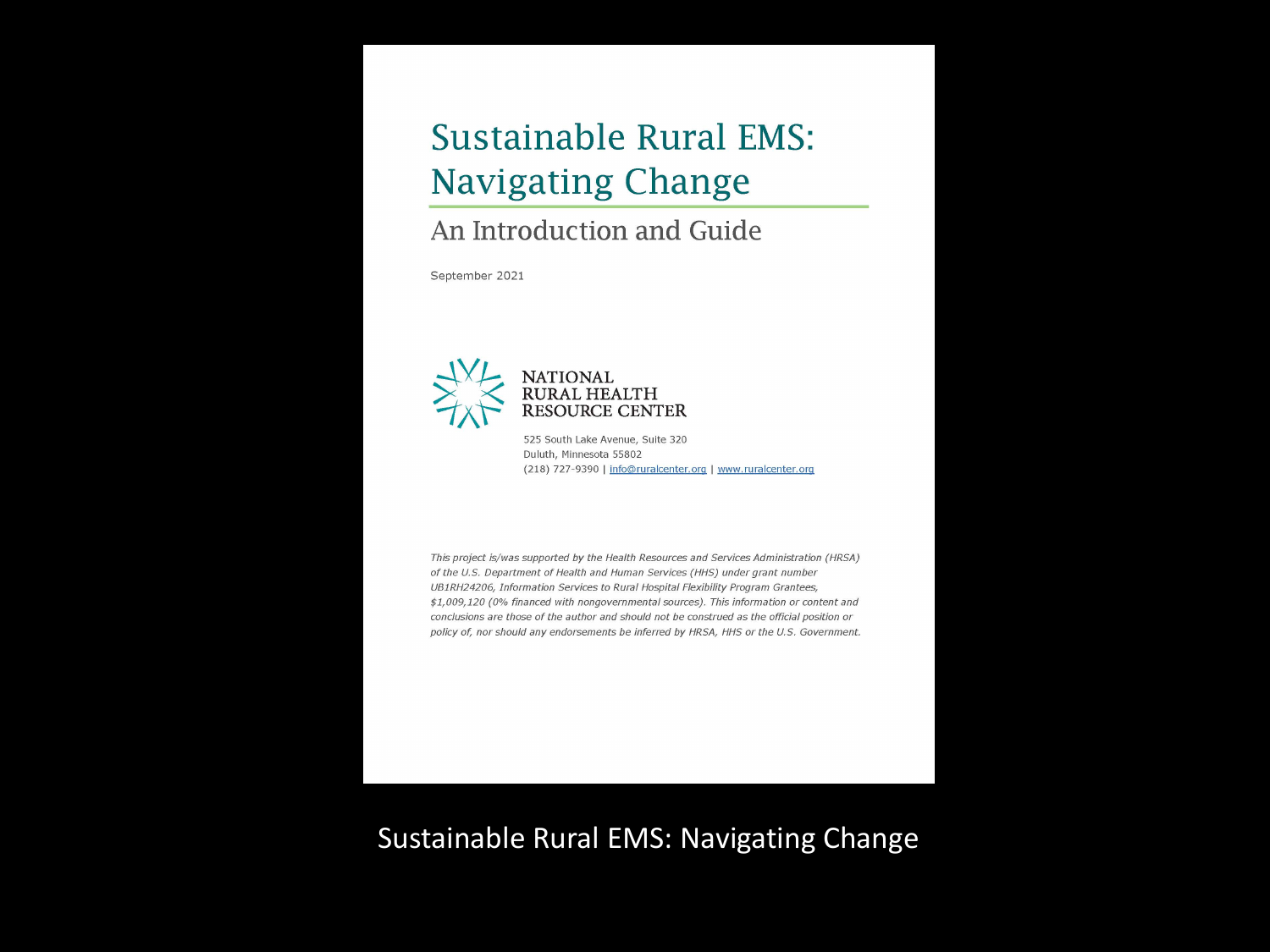## What's the challenge?

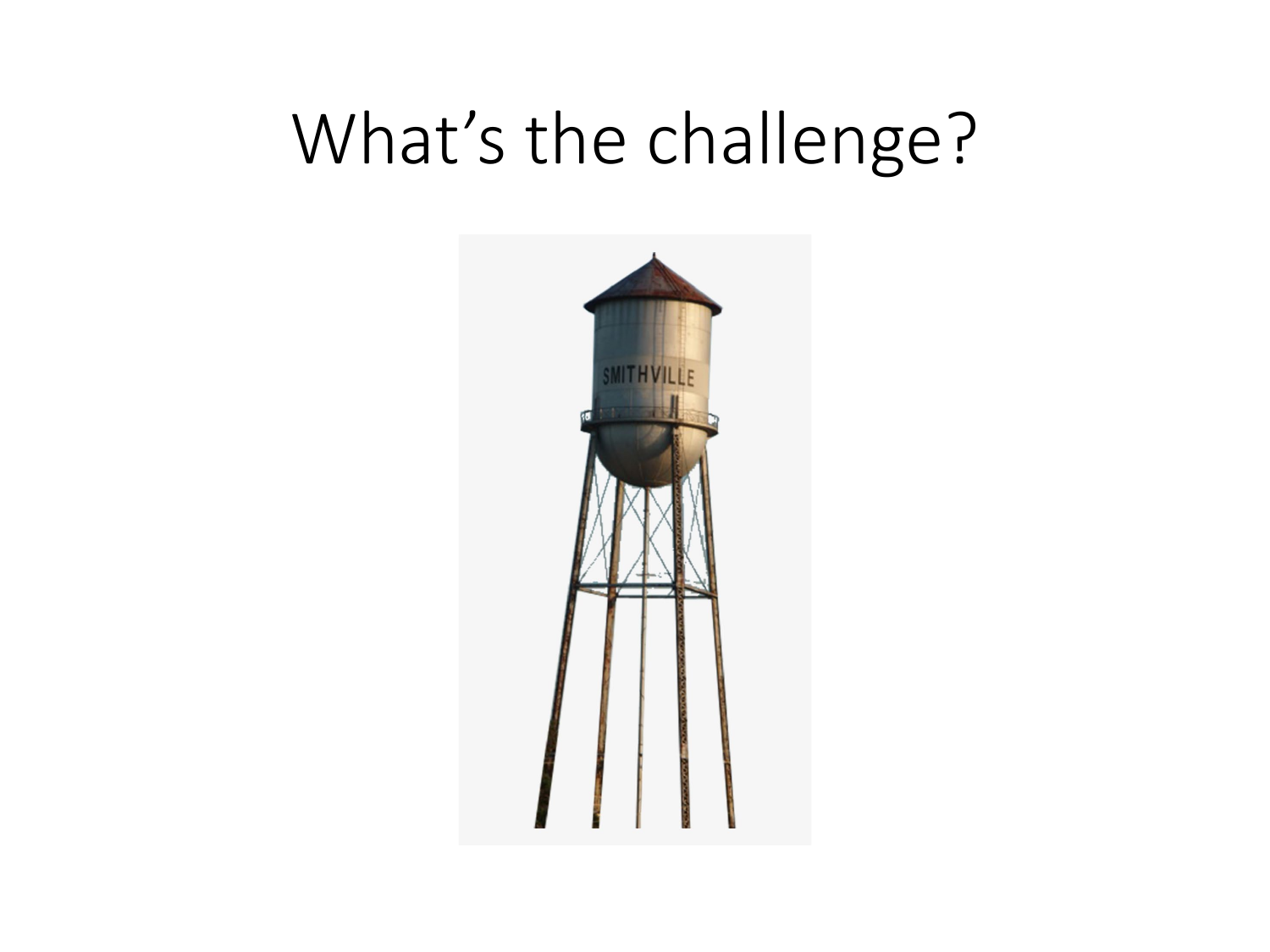## What's the challenge? (continued)

### **On the surface**

- Volunteer / workforce issue
- A volume based funding model
- An unsustainable subsidy

### **Underneath**

• How EMS developed and is delivered, valued and funded

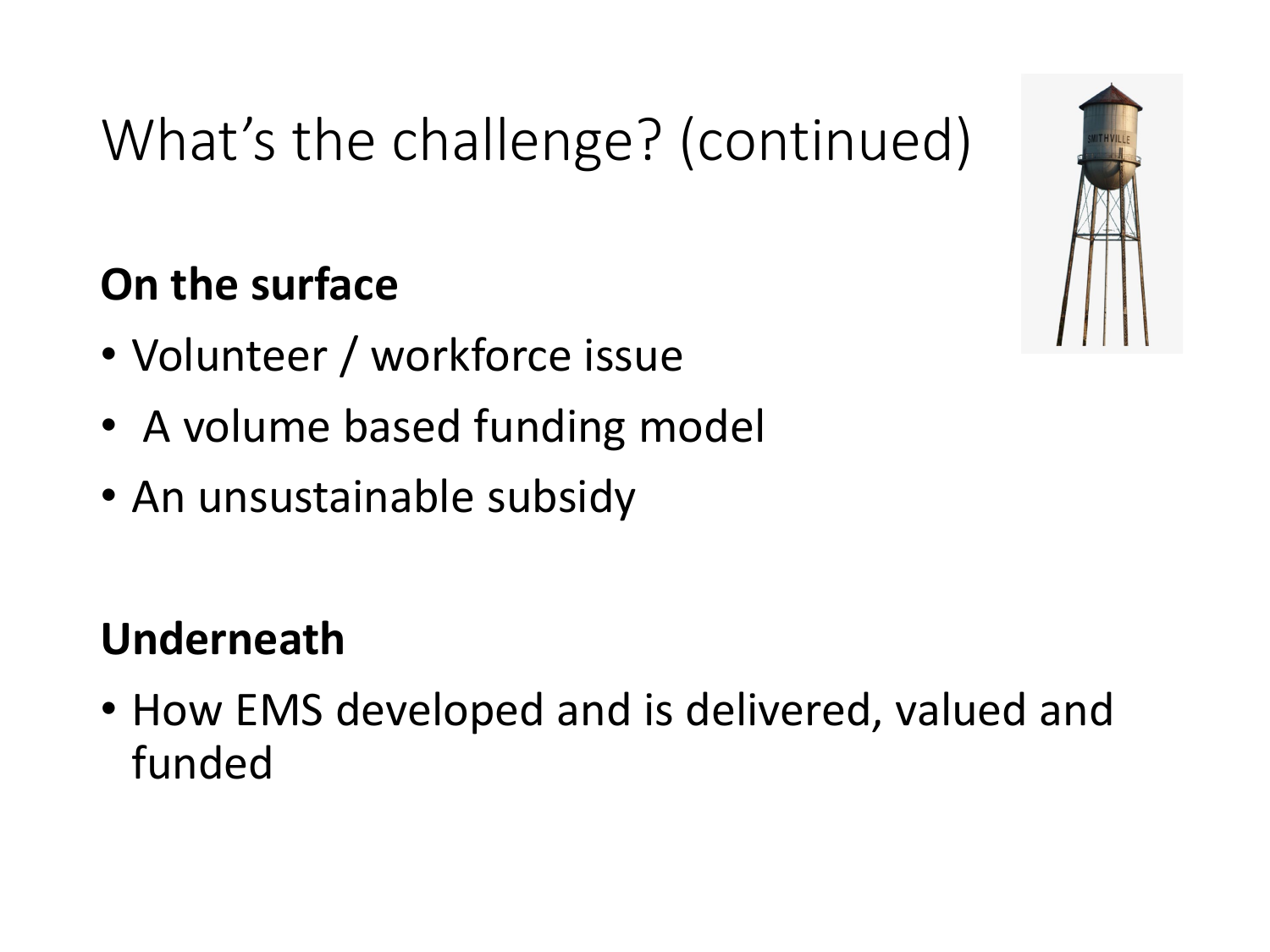# What's the challenge? (final)



### How to move from an unsustainable to sustainable

Working with the rural community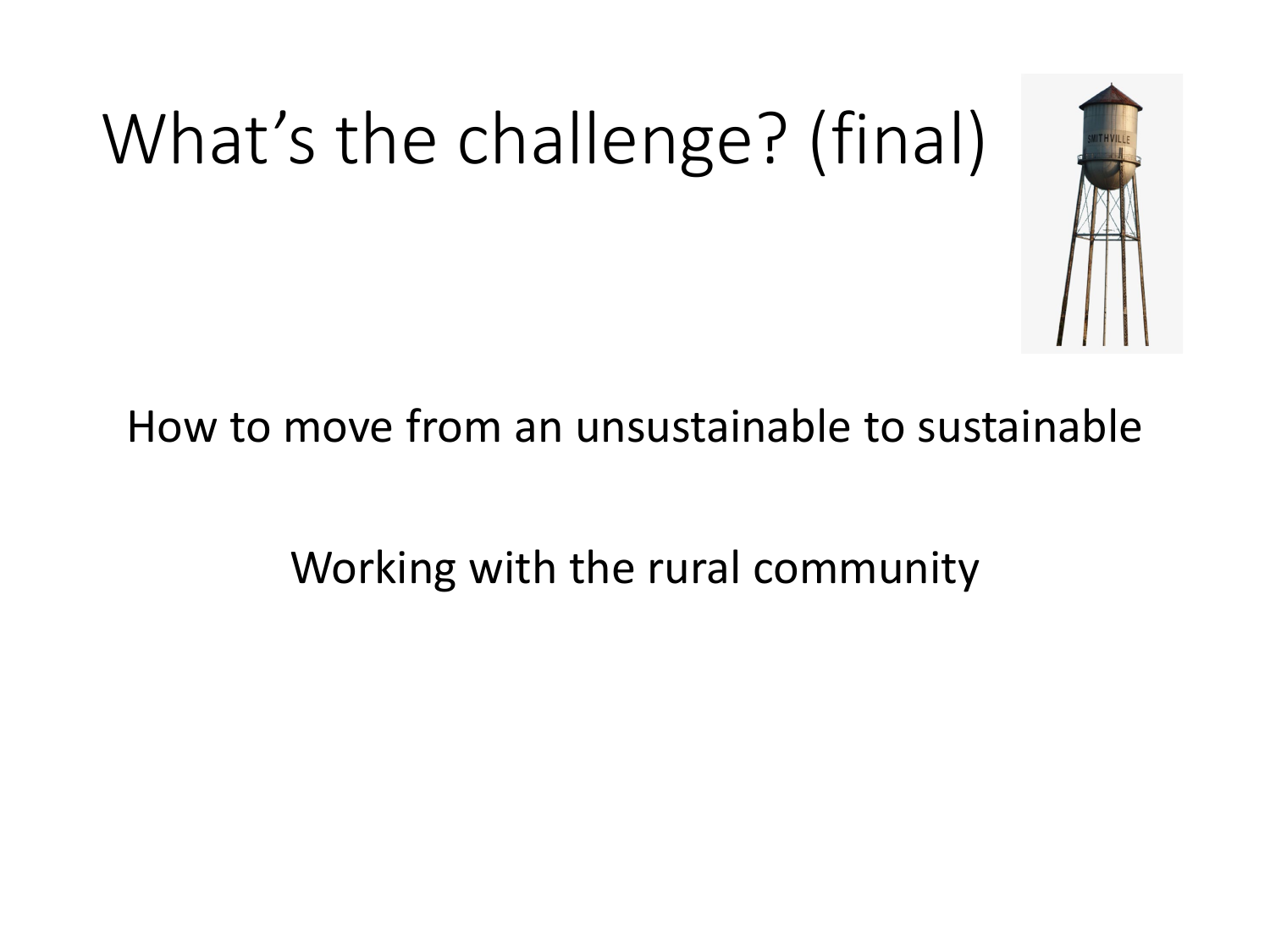## Navigating Change

- Current model not sustainable
- A sense of urgency
- A committed coalition
- Understanding the full cost
- An exploration of models
- Choosing a model
- Developing funding
- Implementing a model

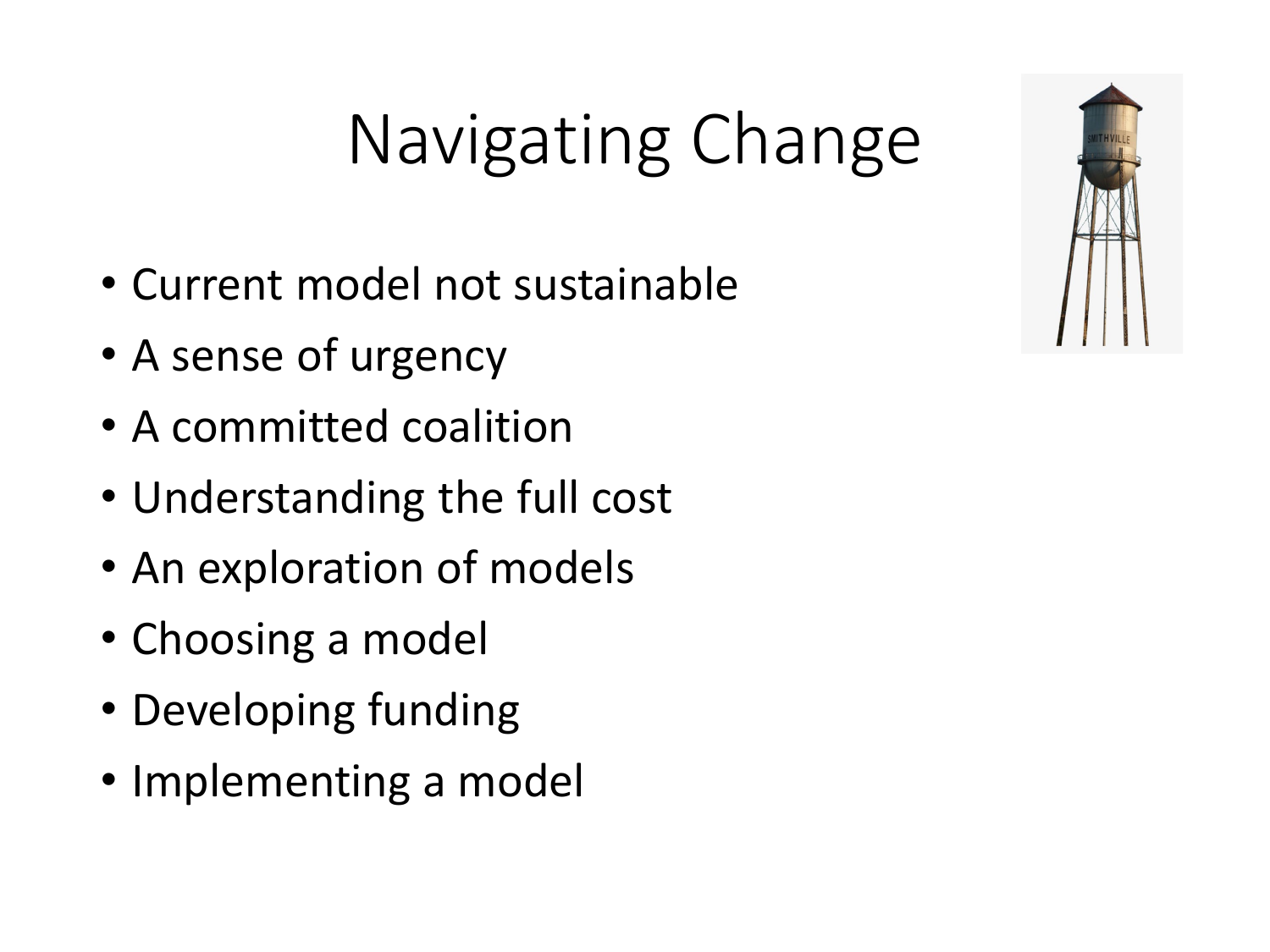## Six Steps to Change

- **Step 1.** Form an EMS Working Group
- **Step 2.** Assess current situation
- **Step 3.** Share findings with community.
- **Step 4.** Explore alternative EMS models and choose the best model for your community.
- **Step 5.** Obtain community support for the change process.
- **Step 6**. Implement the change.

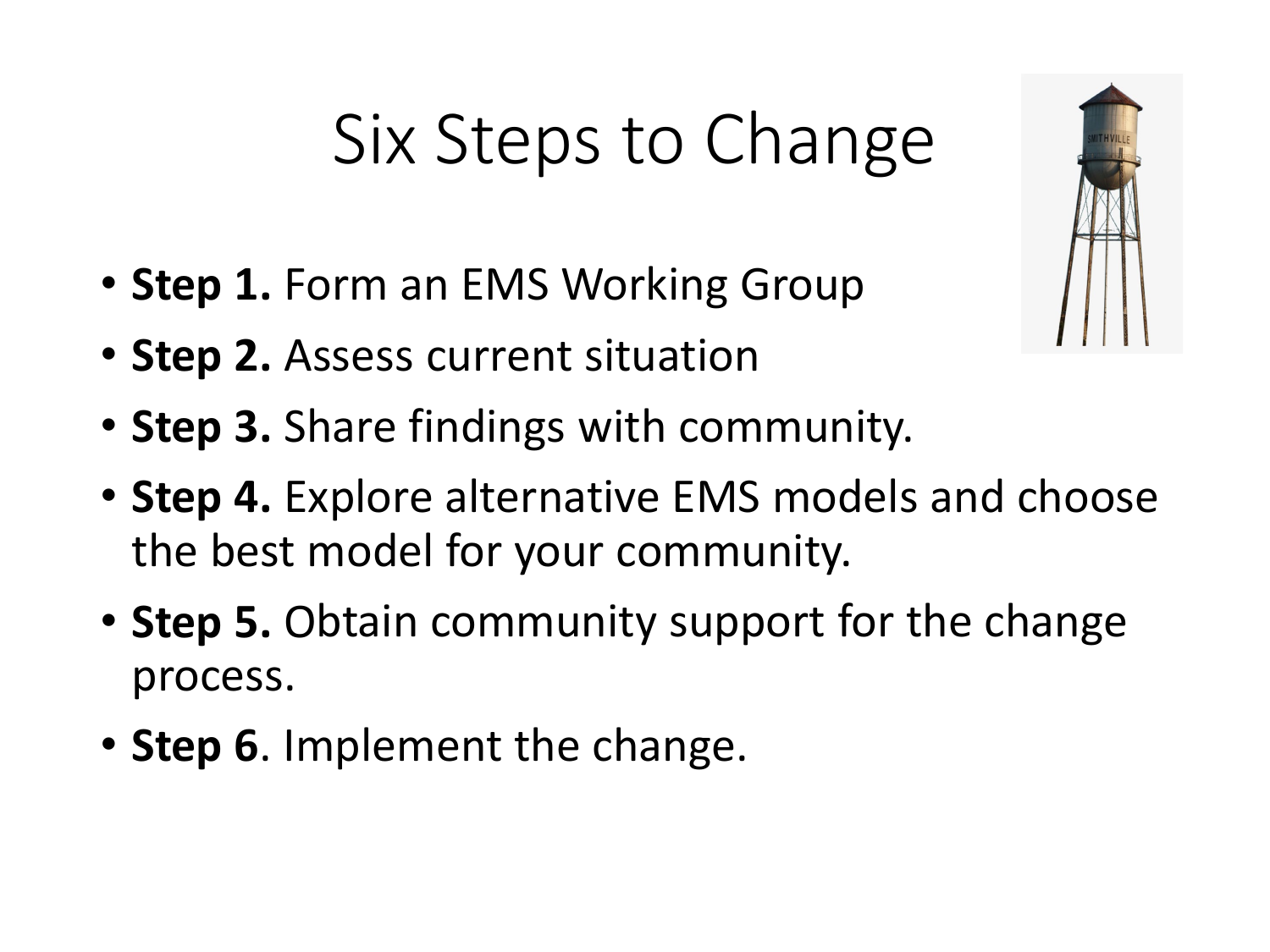## Assessing the current situation

- The Need for Ambulance Services in the Community?
- Organization and Organizational Structure of Existing EMS.
- Are Services Reliable and Sustainable?
- Financials
- Full Cost of Service Today?
- Regional EMS Resources
- Summarize Findings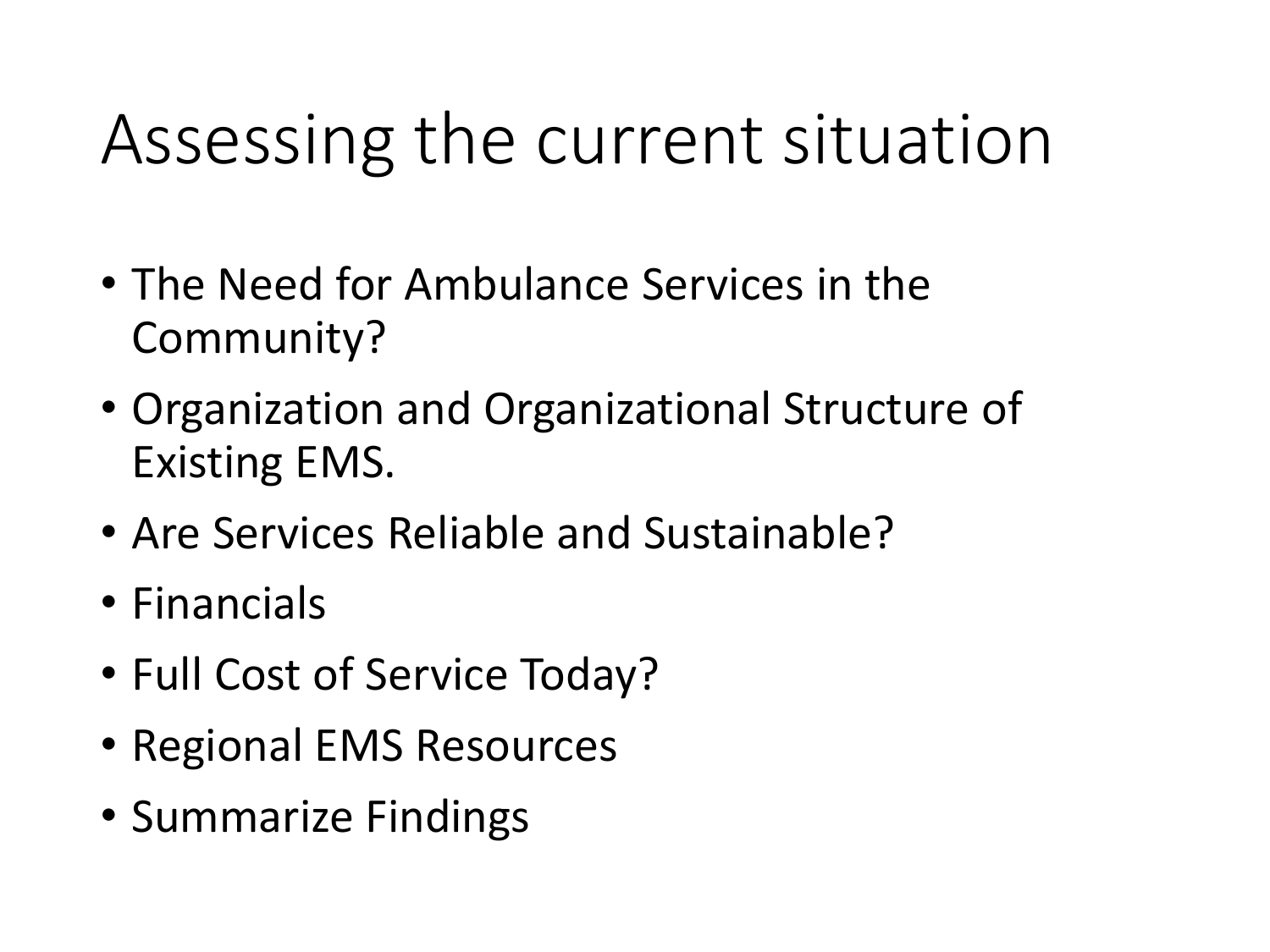### **Sustainable Rural EMS: Navigating Change**

#### An Introduction and Guide

September 2021



525 South Lake Avenue, Suite 320 Duluth, Minnesota 55802 (218) 727-9390 | info@ruralcenter.org | www.ruralcenter.org

This project is/was supported by the Health Resources and Services Administration (HRSA) of the U.S. Department of Health and Human Services (HHS) under grant number UB1RH24206, Information Services to Rural Hospital Flexibility Program Grantees, \$1,009,120 (0% financed with nongovernmental sources). This information or content and conclusions are those of the author and should not be construed as the official position or policy of, nor should any endorsements be inferred by HRSA, HHS or the U.S. Government.

Sustainable Rural EMS: Navigating Change

<https://www.ruralcenter.org/resource-library/sustainable-rural-ems-navigating-change>